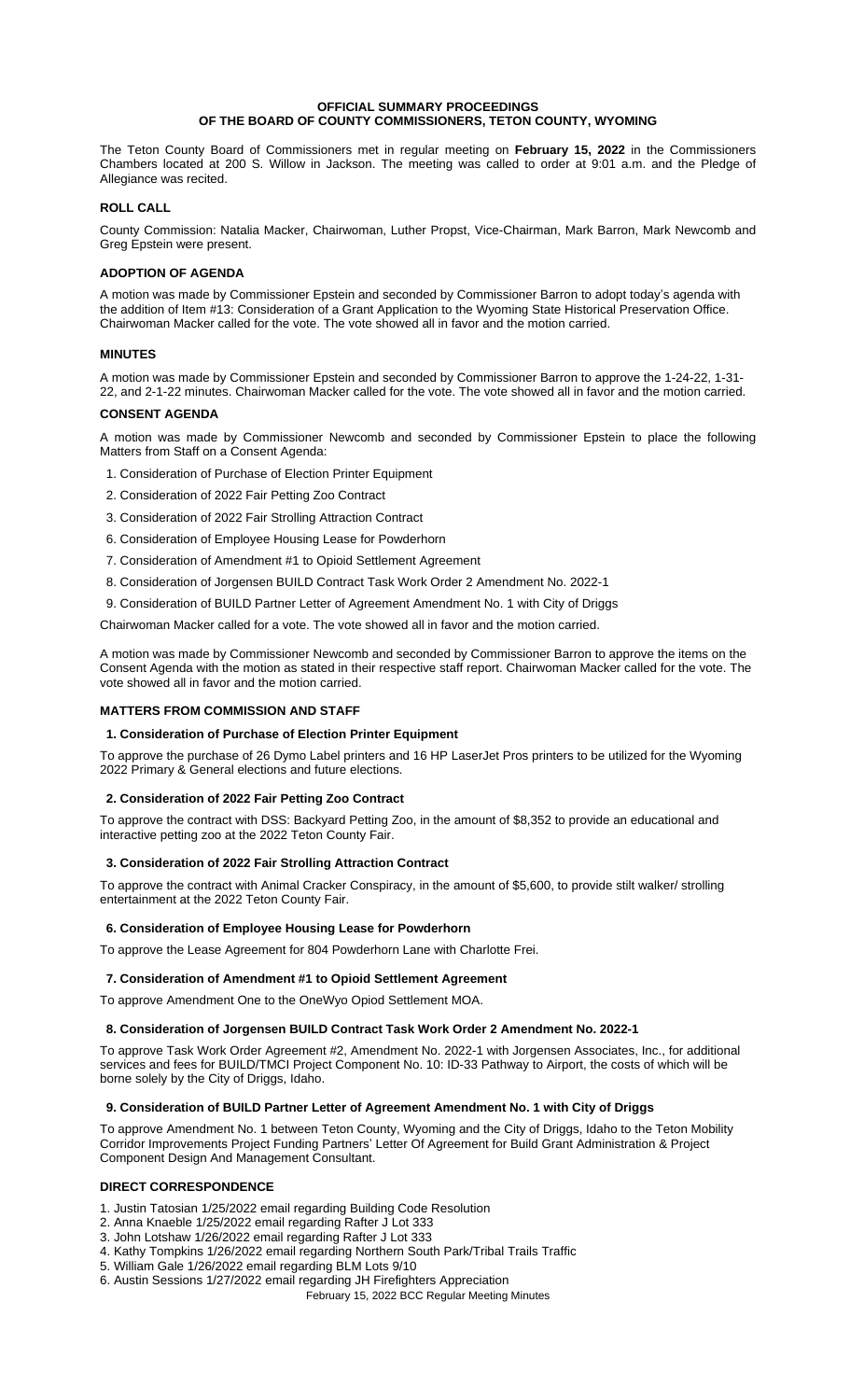7. Michael Keegan 1/27/2022 email regarding Rafter J Lot 333

8. Christopher Laing 1/27/2022 email regarding Alta Recreation

- 9. Nancy Henderson/Rafter J Ranch HOA 1/27/2022 email regarding Rafter J Lot 333
- 10. Amberley Baker 1/28/2022 email regarding Letter for Workshop: Northern South Park
- 11. Kevin Mnich 1/28/2022 email regarding Wildlife Feeding/Management
- 12. Jonathan Schechter 1/28/2022 email regarding EPA and Methane Emissions
- 13. Mark Newcomb 1/29/2022 email regarding PLSC Resolutions
- 14. Jim Clouse 1/29/2022 email regarding Pay Raises
- 15. Matt Faupel 1/31/2022 email regarding Hog Island
- 16. Charlotte Kidd 1/31/2022 email regarding Bear Proof Trash
- 17. Camille Obering 1/31/2022 email regarding WY22 Speed Reduction
- 18. Terry Mcclellan 1/31/2022 email regarding Rafter J Lot 333
- 19. Jamie Smock 1/31/2022 email regarding COVID-19 Testing/Surveillance Funding
- 20. Martha Vorel 1/31/2022 email regarding COVID-19 Testing/Surveillance Funding
- 21. Gloria Courser 1/31/2022 email regarding COVID-19 Testing/Surveillance Funding
- 22. Jaclyn Neumann 2/1/2022 email regarding Hoop House Building Codes
- 23. Katie Dahlgren 2/1/2022 email regarding Building Code Amendments
- 24. Joe Rice 2/1/2022 email regarding COVID-19 and Masks
- 25. Erica Legerski 2/1/2022 email regarding WY22 Speed Reduction
- 26. Madeline Forrestel 2/1/2022 email regarding WY22 Truck Arrestor
- 27. Maury Jones 2/2/2022 email regarding Letter to School Board
- 28. Gloria Courser 2/2/2022 email regarding COVID-19 and Numbers
- 29. Kevin Cochary 2/2/2022 email regarding Housing Needs Assessment
- 30. Sarah Graham 2/2/2022 email regarding Rafter J Lot 333
- 31. Jonathan Schechter 2/3/2022 email regarding Property Replacement Costs/Insurance Concerns
- 32. Kathy Hoffman 2/3/2022 email regarding Letter to Parks and Rec Board re: Alta Recreation
- 33. Heidi Leeds 2/3/2022 email regarding Bear Proof Trash
- 34. Gloria Courser 2/3/2022 email regarding N95 Masks
- 35. Karin King 2/3/2022 email regarding Rafter J Lot 333
- 36. Susan Elliott 2/3/2022 email regarding Wilson Multi-Modal Transportation Study
- 37. Marybeth Hansen 2/3/2022 email regarding Teton County Fairgrounds Lease
- 38. Kathie Branzinski 2/3/2022 email regarding Rafter J Lot 333
- 39. Joe Rice 2/4/2022 email regarding Twitter Link Regarding Masks
- 40. Elisa San Souchi 2/4/2022 email regarding Policymaking Round Table Information
- 41. Janna Rankin 2/4/2022 email regarding Leland Christensen
- 42. Hans Flinch 2/4/2022 email regarding Workforce Housing/Rafter J Lot 333
- 43. Kathy Tompkins 2/6/2022 email regarding Workforce Housing Developments
- 44. Kathy Farbod 2/6/2022 email regarding Rodeo/Fairgrounds
- 45. Celia Dillon 2/6/2022 email regarding Rodeo/Fairgrounds
- 46. Carma Miller 2/6/2022 email regarding Rodeo/Fairgrounds
- 47. M Delgado 2/6/2022 email regarding Rodeo/Fairgrounds
- 48. Beth Walsh 2/6/2022 email regarding Rodeo/Fairgrounds
- 49. Sharleen Kominsky 2/6/2022 email regarding Rodeo/Fairgrounds
- 50. Yvonne Robertson 2/6/2022 email regarding Rodeo/Fairgrounds
- 51. Debra Dalbec 2/7/2022 email regarding Rodeo/Fairgrounds
- 52. Judd Grossman 2/6/2022 email regarding Rodeo/Fairgrounds
- 53. Joe Rice 2/7/2022 email regarding Masks/School
- 54. Suzanne Niles 2/7/2022 email regarding Rafter J Lot 333
- 55. Theresa Baiotto 2/7/2022 email regarding Rafter J Lot 333
- 56. Sadee Wheeldon 2/7/2022 email regarding Rodeo/Fairgrounds
- 57. Tessa Johnson 2/7/2022 email regarding Rodeo/Fairgrounds
- 58. Venti Joosten 2/7/2022 email regarding Rodeo/Fairgrounds
- 59. Janice Sproule 2/7/2022 email regarding Rafter J Lot 333
- 60. Don Grasso 2/7/2022 email regarding Rodeo/Fairgrounds
- 61. Tom Pockat 2/7/2022 email regarding Rafter J Lot 333
- 
- 62. Sandra Ostdiek 2/7/2022 email regarding Rafter J Lot 333
- 63. Department of Revenue 2/8/2022 letter regarding Taxing Authority Compliance Report
- 64. Jared Baecker 2/7/2022 email regarding Snake River Management
- 65. Chi Melville 2/8/2022 email regarding Teton Canyon/Painting
- 66. Ryan Hamberlin 2/8/2022 email regarding Alta Recreation

# **PUBLIC COMMENT**

There was no public comment.

## **MATTERS FROM COMMISSION AND STAFF**

## **4. Consideration of 105 Mercill Avenue Nonresidential Space**

April Norton, Housing Director, presented to the Board for consideration of approval possible future uses for the nonresidential space located at 105 Mercill Avenue.

In February 2021, the Board voted to exercise its option to purchase the nonresidential space in the 105 Mercill Avenue development for \$800/square foot (\$5,488,800 total). This development is a public-private partnership that will result in 30 Workforce homes along with 6,861 square feet of nonresidential space. The development is estimated for completion at the end of 2022. Housing is requesting direction for the use of this space.

There was no public comment.

A motion was made by Commissioner Newcomb and seconded by Commissioner Barron to direct staff to release requests for proposals for early childhood care for the Mercill space and would support that the RFP should express a preference for the type of arrangement that Teton County has with Teton Tots, which provides childcare for Teton County Employees, for part of the space. Chairwoman Macker called for a vote. The vote showed all in favor and the motion carried.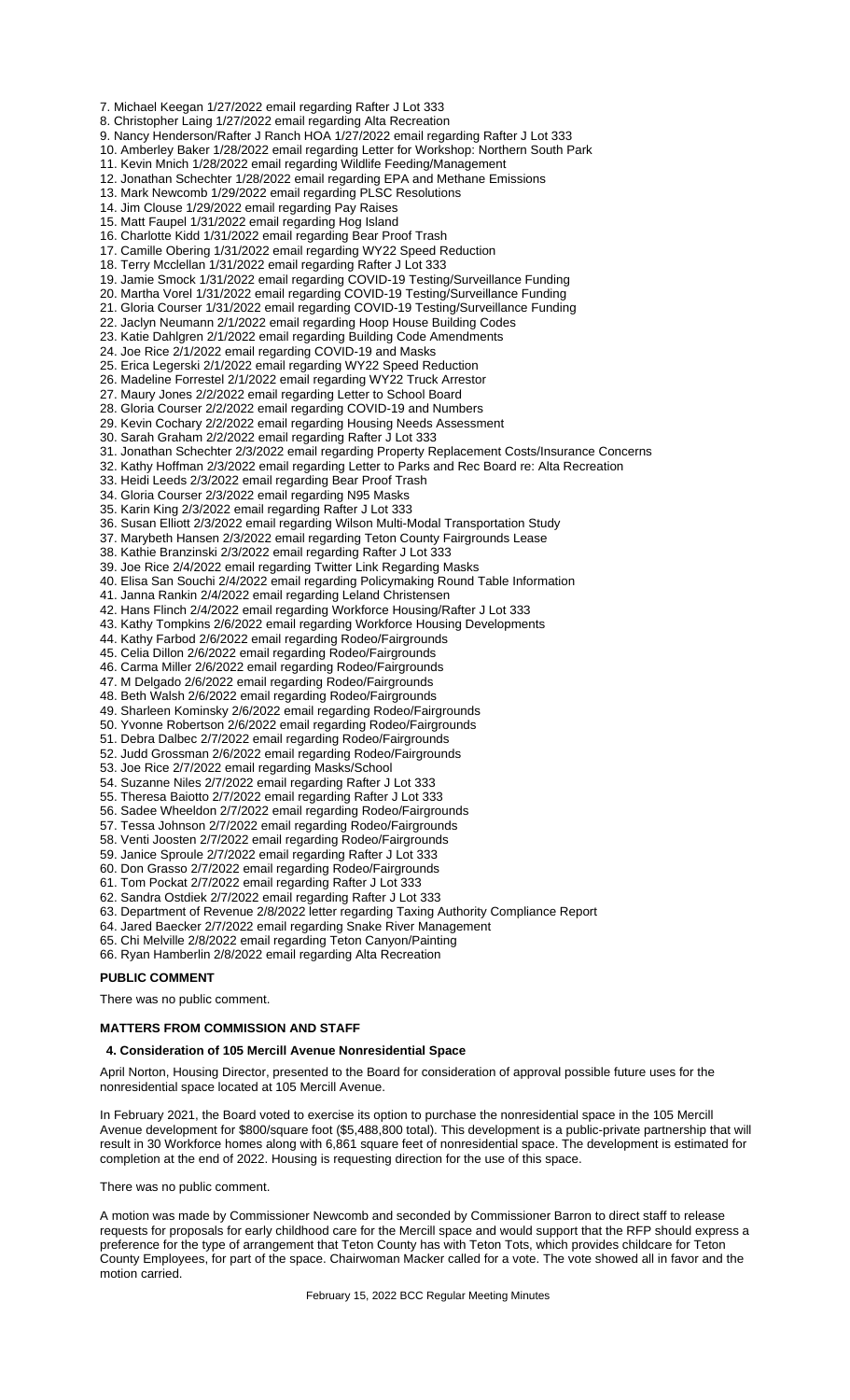## **5. Consideration of Employee Housing Lease for Hoback #8 Unit**

April Norton, Housing Director, presented to the Board for consideration of approval a lease agreement for Teton County Employee Housing located at Hoback Cabins #8.

Teton County, Wyoming owns property located at 11055 S. Highway 89, Jackson, Wyoming, to among other things, provide rental opportunities for qualified employees of Teton County in six cabins located on the property ("Hoback Cabins"). The Jackson/Teton County Housing Department manages Teton County's employee housing program according to the Teton County Employee Housing Policy adopted by Resolution #18-026 on August 28, 2018. This unit is utilized by the County as a transitional rental unit to provide short-term housing for new employees moving to Jackson. The employee is expected to find other housing as soon as possible. This lease will be on a month-to-month basis until the unit is needed for another new employee.

There was no public comment.

A motion was made by Commissioner Newcomb and seconded by Commissioner Barron to approve the Lease Agreement for Hoback Cabin Transitional Unit #8 located at 11055 S Highway 89, with County employee Erin Monroe. Chairwoman Macker called for a vote. The vote showed all in favor and the motion carried.

### **10. Consideration of Wilson Multi-Modal Corridor Improvements Plan**

Heather Overholser, Director of Public Works, presented to the Board for consideration of approval the Wilson Multi-Modal Transportation Plan

Through a Co-Op agreement approved by the County Commissioners in April 2019, Teton County, Wyoming and the Wyoming Department of Transportation, along with a Wilson Steering Committee, worked collaboratively on the Wilson Multimodal Transportation Study. The purpose of the study was to develop a long-range transportation plan that will improve safety for motorists and non-motorists on, and adjacent to, Wyoming Highway 22 in the (unincorporated) Community of Wilson area in a manner that fits with the desired character of the community.

Public comment was made by Tim Young with Wyoming Pathways.

Dave Foster with Alta Planning and Design answered questions from the Board.

A motion was made by Commissioner Barron and seconded by Commissioner Epstein to approve the Wilson Multi-Modal Transportation Plan.

Commissioner Newcomb suggested a friendly amendment that the truck arrestor mentioned in the plan is for informational purposes only.

Commissioner Barron, the motion maker, and Commissioner Epstein, the second, accepted the friendly amendment.

Chairwoman Macker called for a vote. The vote showed all in favor and the motion carried.

#### **11. Consideration of FAA Grant to Jackson Hole Airport for Concessionaire Relief**

Keith Gingery, Chief Deputy County Attorney, presented to the Board for consideration of approval an FAA Grant to the Jackson Hole Airport Board in the amount of \$380,414. Under the American Rescue Plan Act, Public Law 117-2 ("Act").

The Act provides funding to the Board for costs related to the provision of relief from rent and minimum annual guarantees to eligible in-terminal airport concessions at the Jackson Hole Airport. The purpose of this grant is to prevent, prepare for, and respond to the coronavirus pandemic, and funds provided under this grant must be used only for purposes directly related to the Airport, including the provision of relief from rent and minimum annual guarantees to eligible in-terminal airport concessions at the Airport, in accordance with the Act.

There was no public comment.

A motion was made by Commissioner Barron and seconded by Commissioner Epstein to adopt the proposed Resolution and approve the FAA Grant Agreement Under the American Rescue Plan Act for costs related to relief from rent and minimum annual guarantees to eligible in-terminal airport concessions at Jackson Hole Airport Board, with the FAA obligation under the grant being \$380,414. Chairwoman Macker called for a vote. The vote showed all in favor and the motion carried.

#### **12. Consideration of Transfer of FAA Grant funds from Jackson Hole Airport to 4 other Wyoming Communities**

Keith Gingery, Chief Deputy County Attorney, presented to the Board for consideration of approval the transfer of funds from the Jackson Hole Airport to 4 communities in Wyoming

The Jackson Hole Airport received FAA grants that were designated to other Wyoming communities because those cities did not have "shovel-ready" projects in place to receive the funds. This allowed the Jackson Hole Airport to complete some projects early rather than wait for the FAA funding this year. Thus, the funds were transferred to the Jackson Hole Airport with the understanding that when the Jackson Hole Airport received this year's FAA funds, the same amount of funds that were received would be transferred back to the same communities. The amounts being transferred are as follows"

There was no public comment.

A motion was made by Commissioner Epstein and seconded by Commissioner Barron to adopt the proposed Resolution and approve the transfer of portions of the Jackson Hole Airport Board's FY 22 FAA entitlement grant funding in the amount of \$250,000 to the City of Cody; \$300,000 to the City of Newcastle and Weston County; \$1,301,019 to the Sheridan County; and \$389,981 to Torrington. Chairwoman Macker called for a vote. The vote showed all in favor and the motion carried.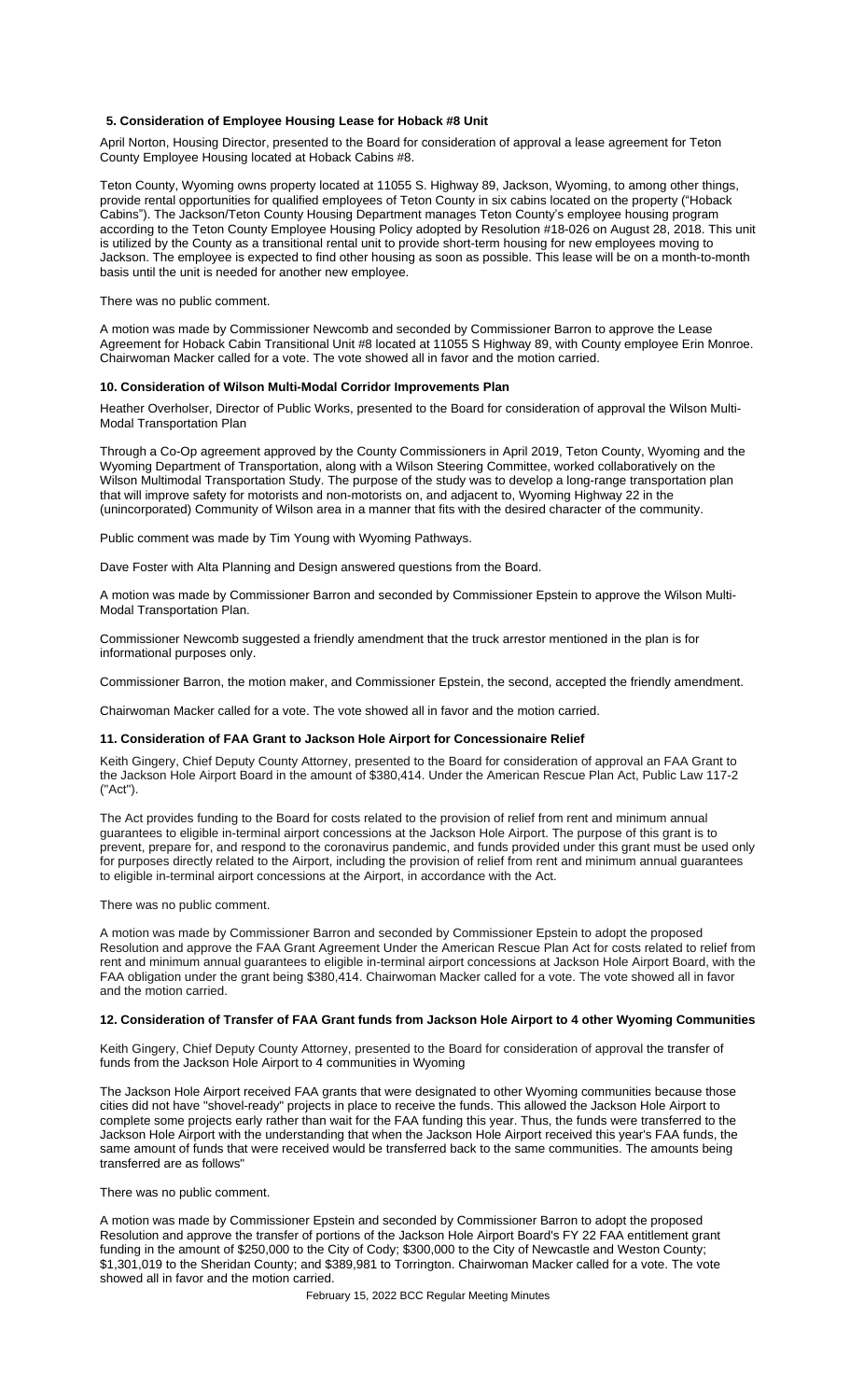# **13. Consideration of a Grant Application to the Wyoming State Historical Preservation Office**

Alyssa Watkins, Board of County Commissioners Administrator, presented to the Board for consideration of approval a grant application to the Wyoming State Historical Preservation Office to fund historic preservation mapping layer on the county GIS system.

The Teton County Historic Preservation Board (TCHPB) wishes to submit a grant application to the Wyoming State Historical Preservation Board through the Certified Local Government Grant Program. The grant would fund a project entitled "JH Preservation Plan: Moving Forward II." Moving Forward II builds on the 2019 preservation plan. Specifically, the 2019 plan stated the following: "Improve the mapping of historic information. A map of surveyed properties exists but is not a part of the GIS system. Move the map of surveyed properties into the GIS system such that this information can be synchronized with other land use data.'

Since July, 2021, staff at Jorgensen & Associates have been mapping the historic property resources. The GIS mapping project will assist the TCHPB's historic preservation efforts. The current data storage system used by TCHPB creates a barrier of access to historic property information and prevents property owners from accessing preservation incentives. To successfully promote historic preservation in Teton County, historic property information should be easily available online. If approved, the monies received through this current grant application would be used to continue the historic property mapping work, ensuring map accessibility, long-term data integrity, and responsive user formats.

There was no public comment.

A motion was made by Commissioner Barron and seconded by Commissioner Epstein to approve the grant application to the Wyoming State Historical Preservation Board for the JH Preservation Plan: Moving Forward II. Chairwoman Macker called for a vote. The vote showed all in favor and the motion carried.

The meeting recessed at 9:32 a.m. and reconvened at 9:37 a.m.

# **MATTERS FROM PLANNING AND DEVELOPMENT**

| 1. Permit:<br><b>Applicant:</b> | AMD2021-0006 – Request to Postpone to the April 12, 2022, Hearing<br>Teton County Department of Planning and Building Services                                                                                                                                                                                                                                                                                                                                                                                                                                                                                                                         |
|---------------------------------|--------------------------------------------------------------------------------------------------------------------------------------------------------------------------------------------------------------------------------------------------------------------------------------------------------------------------------------------------------------------------------------------------------------------------------------------------------------------------------------------------------------------------------------------------------------------------------------------------------------------------------------------------------|
| <b>Presenter:</b>               | <b>Ryan Hostetter</b>                                                                                                                                                                                                                                                                                                                                                                                                                                                                                                                                                                                                                                  |
| Request:                        | Pursuant to Wyoming Statute §16-3-103 and §18-5-202(b) and (c) that Teton<br>County is considering adoption of amendments to the Teton County Land<br>Development Regulations (LDRs) to update the wildlife feeding and bear conflict<br>area standards. This amendment proposal is made by the Teton County Planning<br>Division at the direction of the Teton County Board of County Commissioners to<br>update the Natural Resource Land Development Regulations in phases. The<br>proposed amendments would update and clarify certain standards related to<br>wildlife feeding requirements in 5.1.3 of the LDRs, bear conflict areas in 5.2.2 of |
| Location:                       | the LDRs, and requirement for bear resistant trash containers county-wide.<br>Countywide                                                                                                                                                                                                                                                                                                                                                                                                                                                                                                                                                               |

A motion was made by Commissioner Epstein and seconded by Commissioner Barron to continue AMD2021-0006 to the April 12, 2022 BCC meeting. Chairwoman Macker called for a vote. The vote showed all in favor and the motion carried.

CUP2021-0003 and CUP2021-0004 were presented concurrently:

|    | 2. Permit:<br><b>Applicant:</b><br><b>Presenter:</b><br>Request: | CUP2021-0003 – Continued from January 4, 2022.<br>J & J WILSON LTD.<br>Chandler Windom<br>A Conditional Use Permit pursuant to Section 8.4.2 of the Teton County Land<br>Development Regulations to allow for an Outdoor Reception Site at the Double                                                                      |
|----|------------------------------------------------------------------|----------------------------------------------------------------------------------------------------------------------------------------------------------------------------------------------------------------------------------------------------------------------------------------------------------------------------|
|    | Location:                                                        | Diamond Bar Ranch.<br>140 Alta North is at the intersection of Alta Ski Hill Road and Alta North Road. The<br>reception site is proposed approximately 2,000 feet north of Alta Ski Hill Road, on<br>the eastern edge of the property. The site is zoned Rural-1 and is partially within<br>the Natural Resources Overlay. |
| 3. | Permit:<br><b>Applicant:</b><br><b>Presenter:</b><br>Request:    | CUP2021-0004<br><b>J &amp; J WILSON LTD.</b><br>Chandler Windom<br>A Conditional Use Permit pursuant to Section 8.4.2 of the Teton County Land<br>Development Regulations to allow for an Assembly Reception Hall at the Double<br>Diamond Bar Ranch.                                                                      |
|    | Location:                                                        | 140 Alta North is at the intersection of Alta Ski Hill Road and Alta North Road. The<br>reception hall is proposed approximately 200 feet north of Alta Ski Hill Road, on<br>the southern edge of the property. The site is zoned Rural-1 and is partially within<br>the Natural Resources Overlay.                        |

Chandler Windom, Senior Planner, presented to the Board for consideration of approval a Conditional Use Permit pursuant to Section 8.4.2 of the Teton County Land Development Regulations (LDRs) to allow for an Outdoor Reception Site at the Double Diamond Bar Ranch (CUP2021-0003) and a Conditional Use Permit pursuant to Section 8.4.2 of the Teton County Land Development Regulations (LDRs) to allow for an Assembly Reception Hall at the Double Diamond Bar Ranch (2021-0004).

The proposal is for 140 Alta North, i.e., the Double Diamond Bar Ranch, in Alta. The site, owned by the Wilson Family (J&J Wilson, LTD), is currently under agricultural use, and the owner wishes to dedicate the eastern "grove" area as a site to host private events such as weddings. The purpose is to provide an additional revenue to supplement the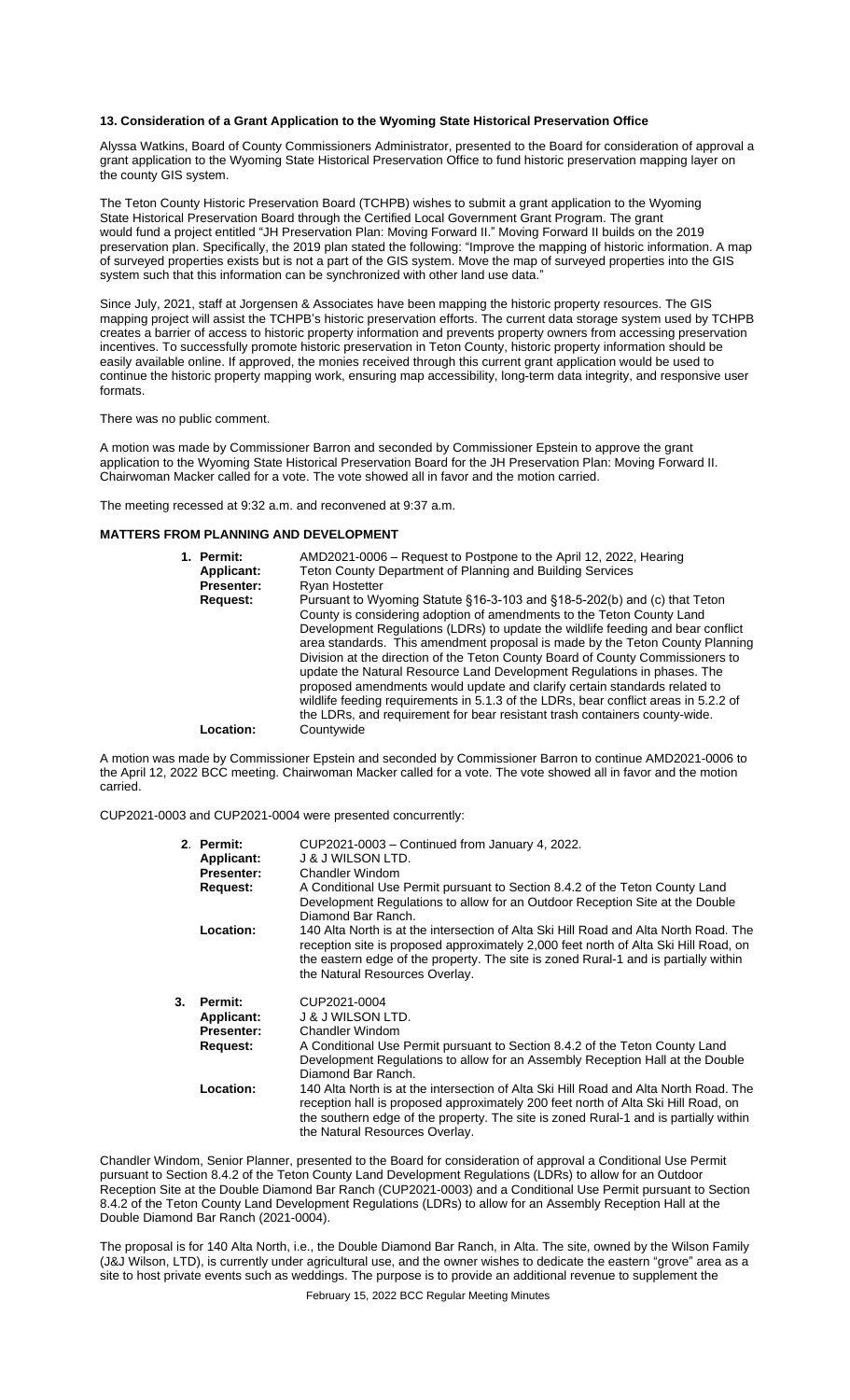existing agricultural use. Maintaining the agricultural operation is of primary importance to the Wilson Family. The applicant has also submitted a second Conditional Use Permit application, CUP2021-0004, for an Assembly Reception Hall on the same site, which will run concurrently with this application.

Hal Hutchinson, for the Applicant, presented additional information to the Board.

Public comment was given by Karen Cummings, Dan Anderson, and Rosa Mayberry (in-person), and via Zoom: Scott Pierson, Kathy Hoffman, Niki Richards, Janna Rankin, Ned Hurley, and Robert Hankinson. Additional in-person public was given by Kevin Mayberry.

The meeting recessed at 11:16 a.m. and reconvened at 11:22 a.m.

Hal Hutchinson, for the Applicant, answered questions from the Board.

Commissioner Epstein left the meeting at 11:53 a.m. and rejoined after the break at 1:30 p.m.

The meeting recessed at 11:57 a.m. and reconvened at 1:30 p.m.

#### Motion for CUP2021-0003

A motion was made by Commissioner Barron and seconded by Commissioner Epstein to approve CUP2021-0003, dated July 30, 2021 and updated January 31, 2022, for the proposed Outdoor Reception Site, with the following recommended conditions, based on the recommended findings.

1. Prior to this permit issuance, the Property Owner shall record a restriction, through an instrument approved by the County Attorney, against the adjacent lot of record (PIDN 22-44-18-21-2-00-004) whose area is required to entitle the reception site use.

2. Prior to this permit issuance the Property Owner shall demonstrate, through an access easement recorded in the Teton County Clerk's Records, that the owner of 140 Alta North Road has legal access through the neighboring property 130 Alta North Road.

3. Prior to the start of operations, the applicant shall demonstrate, to the satisfaction of the County Engineer, that an adequate parking area is provided for the required 50 parking spaces, including the recording of a parking agreement for 130 Alta North Road in the Teton County Clerk's Records, and adequate vehicle access is provided to the "Grove" event site.

4. The hours of operation for the reception site shall be 9:00 AM to 9:00 PM.

5. No more than 30 individual events shall take place at the outdoor reception site each year, and all events shall occur between May 1 and October 31 of each year. At minimum 10 of these events shall be associated with an event taking place at the assembly reception hall (CUP20221-0003) on the same day. The use of both sites by a single event constitutes an event for the purposes of tracking frequency allowances for each CUP2021-0003 and CUP2021- 0004.

6. Separate events shall not occur simultaneously at the Outdoor Reception Site and the Reception Hall.

7. Special Event Permits may be required from Teton County for discrete events.

8. Prior to January 1st of each year, a monitoring report shall be submitted by the Property Owner to the Teton County Planning Director that details the date and frequency of events from the previous year, including number of guests at each event. The Property Owner shall monitor noise via decibel readings at property lines and provide this data in their annual monitoring report. If the report demonstrates noncompliance, or the Planning Director has received any complaints regarding the use, the monitoring report shall be elevated to the Board of County Commissioners for review.

9. The Owner shall enforce all aspects of the Operations Plan dated February 7, 2022 including the occupancy limit of 200 guest per event.

10. Any guidance signs installed on Alta Ski Hill Road shall be approved by Teton County Road & Levee

11. No amplified music is permitted at the Grove past 7 p.m.

12. A maximum of one (1) tent not to exceed 4400 sf may be erected for each event

13. The support parking for the Outdoor Reception Site, for a maximum of 8 vehicles, shall be screened from view of neighboring properties to the west with the use of mature vegetation.

Chairwoman Macker called for a vote. The vote showed all in favor and the motion carried.

# Motion for CUP2021-0004

A motion was made by Commissioner Newcomb and seconded by Commissioner Epstein to approve CUP2021-0004,

dated July 30, 2021 and updated January 31, 2022 for the proposed Reception Hall, with the following twelve (12)

conditions, based on the recommended findings.

- 1. Prior to this permit issuance the Property Owner shall demonstrate, through an access easement recorded in the Teton County Clerk's Records, that the owner of 140 Alta North has legal access through the neighboring property 130 Alta North Road.
- 2. Prior to the start of operations, the Property Owner shall demonstrate, to the satisfaction of the County Engineer, that an adequate parking area is provided for the required 58 parking spaces, including the recording of a parking agreement for 130 Alta North in the Teton County Clerk's Records.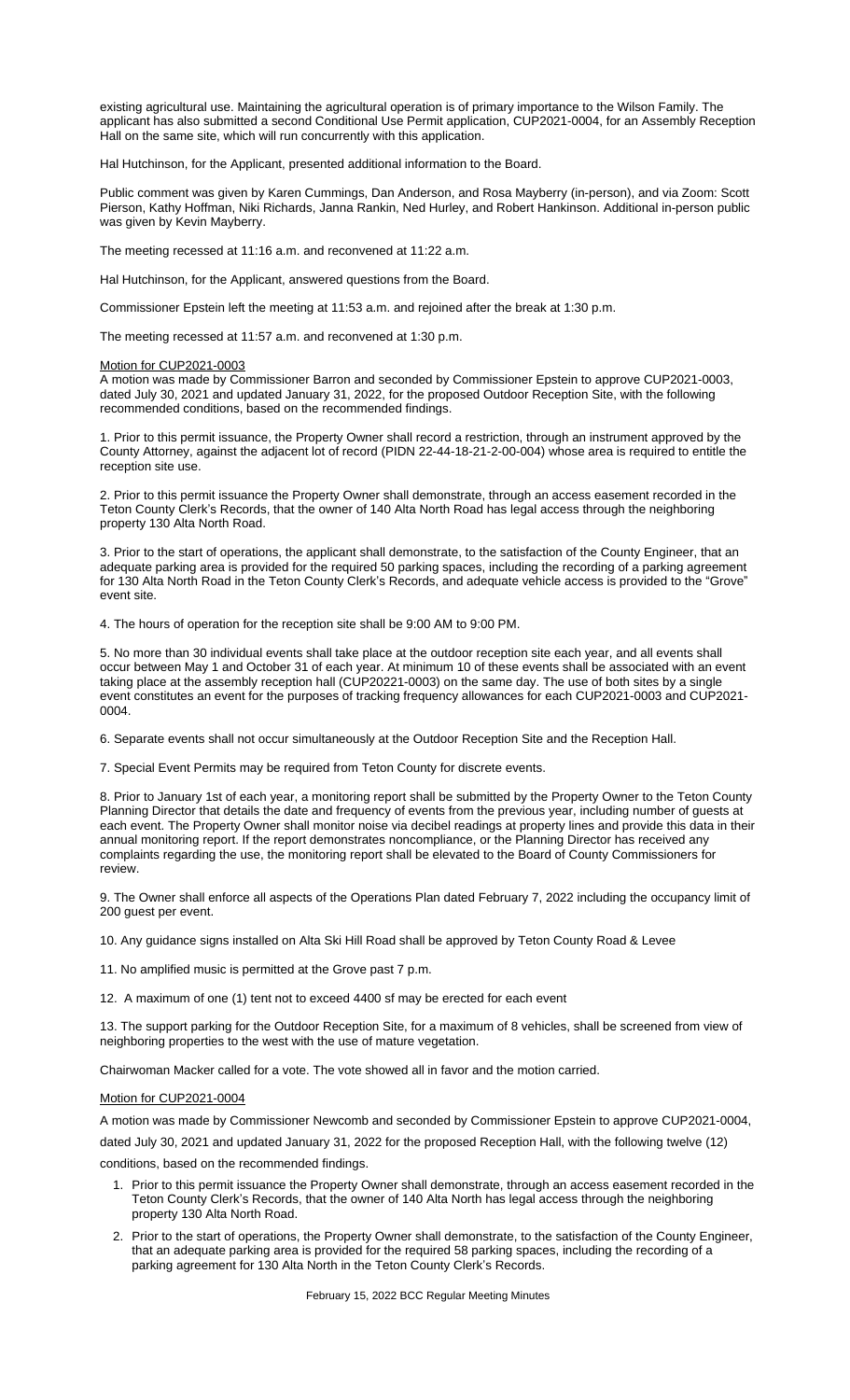- 3. The hours of operation for the reception hall shall be 9:00 AM to 11:00 PM.
- 4. The Property Owner shall ensure that all music on the site shall end no later than 10:00 PM.
- 5. No more than 30 individual events shall take place at the reception hall each calendar year. At minimum 10 of these events shall be associated with an event taking place at the Outdoor Reception Site (CUP2021-0003) on the same day. The use of both sites by a single event constitutes an event for the purposes of tracking frequency allowances for each CUP2021-0003 and CUP2021-0004 respectively.
- 6. Separate events shall not occur simultaneously at the Outdoor Reception Site and the Reception Hall.
- 7. Special Event Permits may be required from Teton County for discrete events.
- 8. The Property Owner shall be required to submit, concurrent with their application for a building permit, an application showing compliance with the Teton County Small Wastewater Facility Standards, or Wyoming Department of Environmental Quality standards for wastewater disposal, whichever is applicable.
- 9. Prior to building permit issuance, an affordable housing fee of \$12,498.97 shall be paid by the Property Owner to Teton County. Should the reception hall proposed in the future be less than 5,000 sf of habitable floor area, a partial refund of this fee may be approved by the Planning Director.
- 10. The reception hall shall not exceed 5,000 sf of gross floor area.
- 11. The owner shall enforce all aspects of the Operations Plan dated February 7, 2022.
- 12. Any guidance signs installed on Alta Ski Hill Road shall be approved by Teton County Road & Levee.

Chairwoman Macker suggested a friendly amendment to change the words "partial refund" in condition #9 to "partial reduction."

Commissioner Newcomb, the motion maker, and Commissioner Epstein, the second, accepted the friendly amendment.

Chairwoman Macker called for a vote. The vote showed all in favor and the motion carried.

#### **CONVENE AS SCENIC PRESERVE TRUST**

A motion was made by Commissioner Epstein and seconded by Commissioner Barron to convene as the Scenic Preserve Trust. Chairwoman Macker called for a vote. The vote showed all in favor and the meeting convened as the Scenic Preserve Trust at 2:06 p.m. in order to consider the following application:

| 4. Permit:        | EAS2021-0003                                                                                                                                                                                                       |
|-------------------|--------------------------------------------------------------------------------------------------------------------------------------------------------------------------------------------------------------------|
| Applicant:        | SCHRIER, DOUGLAS MATTHEW LIVING TRUST                                                                                                                                                                              |
| <b>Presenter:</b> | Rian Rooney                                                                                                                                                                                                        |
| Request:          | To amend the Saddle Butte Ranch Teton County Scenic Preserve Trust<br>conservation easement at 505 Saddle Butte Way by removing 719 square feet<br>from the easement and adding 1,438 square feet to the easement. |
| Location:         | Lot 2, Saddle Butte Ranch Subdivision, 505 W Saddle Butte Way, Jackson, WY<br>83001. The property is zoned Rural-3 and is within the Natural Resources Overlay<br>and the Scenic Resources Overlay.                |

Rian Rooney, Associate Long-Range Planner, presented to the Board for consideration of approval a Request by applicant to amend the geometry of the Saddle Butte Ranch open space easement held by the Teton County Scenic Preserve Trust (TCSPT), at 505 W Saddle Butte Way, to remove 719 square feet from the easement to the northwest of the building envelope and to add 1,438 square feet to the easement along the northeast edge of the building envelope.

This application requests to amend the Saddle Butte Ranch open space easement, held by the Teton County Scenic Preserve Trust at 505 W Saddle Butte Way, to change the easement and development areas to allow for the retention of a manicured, sod lawn that was established in the easement during development of the property, in violation of the terms of the easement encumbering the property. In exchange for amending the easement to remove the impacted lawn area, the applicant is proposing to add to the existing easement a new area double the size of the impacted area.

The Board next heard MSC2021-0063 before taking action on EAS2021-0003:

| 5. | Permit:           | MSC2021-0063                                                                                                                                                                                        |
|----|-------------------|-----------------------------------------------------------------------------------------------------------------------------------------------------------------------------------------------------|
|    | Applicant:        | SCHRIER, DOUGLAS MATTHEW LIVING TRUST                                                                                                                                                               |
|    | <b>Presenter:</b> | <b>Hamilton Smith</b>                                                                                                                                                                               |
|    | Request:          | Miscellaneous Planning Request to amend a Habitat Enhancement Plan pursuant<br>to Section 5.2.1. E of the Land Development Regulations.                                                             |
|    | Location:         | Lot 2, Saddle Butte Ranch Subdivision, 505 W Saddle Butte Way, Jackson, WY<br>83001. The property is zoned Rural-3 and is within the Natural Resources Overlay<br>and the Scenic Resources Overlay. |

Hamilton Smith, Principal Planner, presented to the Board for consideration of approval Miscellaneous Planning Request to amend a Habitat Enhancement Plan pursuant to Section 5.2.1.E of the Land Development Regulations.

The applicant is requesting an amendment to an approved Habitat Mitigation Plan for impacts to sagebrush and aspen cover types located within the Natural Resources Overlay (NRO). This application was submitted concurrently with a request to amend a Teton County Scenic Preserve Trust (TCSPT) easement on the property (EAS2021‐0003). Staff became aware of violations to the easement and failure to adequately implement required mitigation and initiated an enforcement action against the landowner on August 11, 2021 (ENF2021‐ 0013). The Notice of Violation states that, pursuant to Land Development Regulation (LDR) Section 8.9.2.F., "Activities that constitute a violation include, but are not limited to, the following: 1. Development of land or a structure without first obtaining all appropriate permits or development approvals, and complying with their terms and conditions.'

# Public Comment for EAS2021-0003